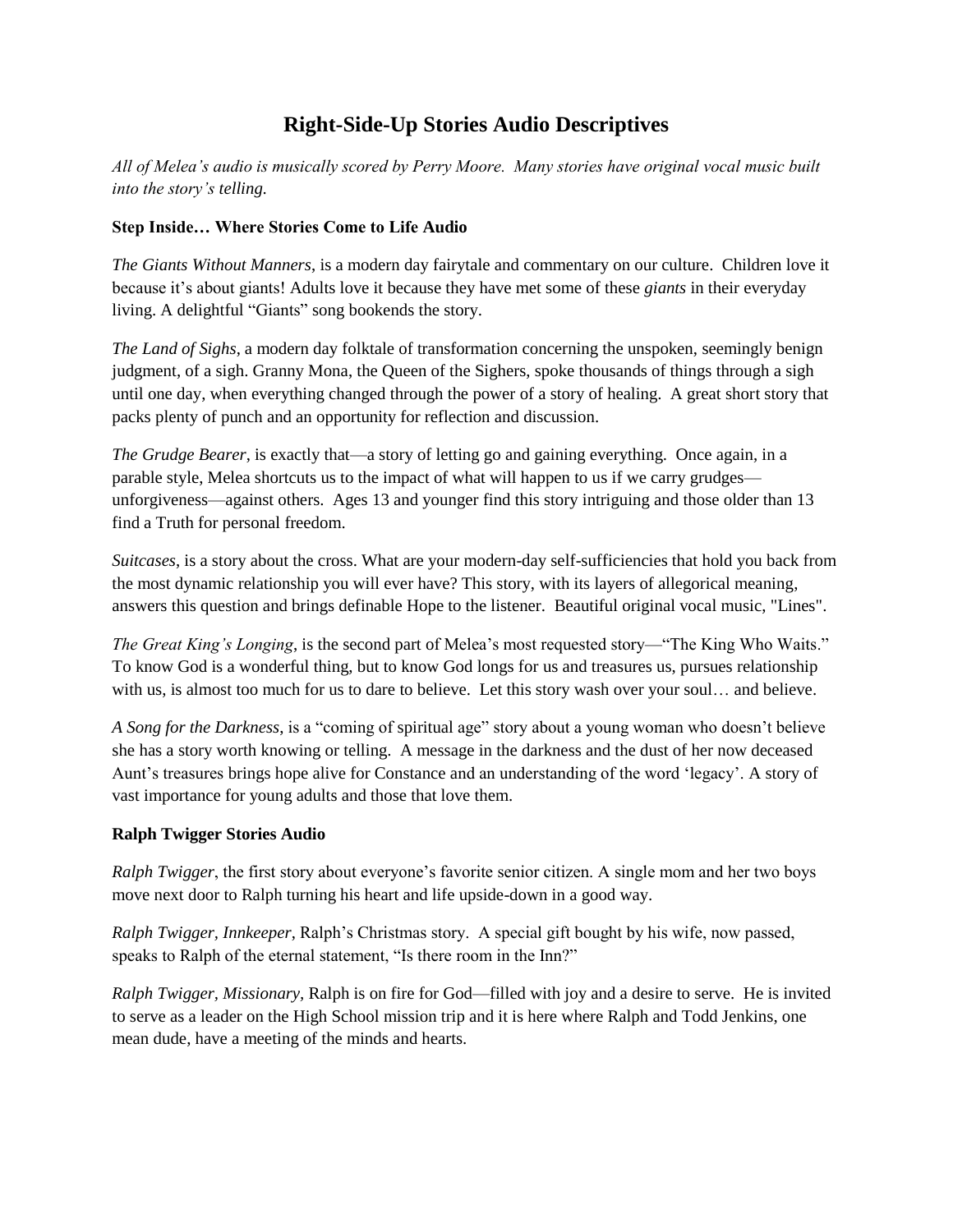#### **Fabulous Folktales Told From My Front Room Audio**

#### **(highlights "Shadows and Light" by Perry Moore and the Shaker Tune "Simple Gifts")**

*The Worriers*, by Melea J. Brock. This tale weaves a family, alliteration, and the subject and drive of *worry* into one hilarious frenzied reality resulting in a call from God. Children to adults love this story.

*The Fisherman and His Wife*, The Brothers Grimm captured a hilarious tale of truth concerning power and position and the Truth that we can want to be many things, but we "…cannot be God!" Great story for a marriage retreat or Valentine's celebration.

*The Grain of Rice*, a folktale found in several countries. A story of the power of understanding and using the gifts and talents we have been given. Couples nicely with a teaching on spiritual gifts.

*The Wooden Bowl*, a German folktale, "… and a little child shall lead them". A story about how to serve, love and respect the elder in our midst.

*The Cobbler and The King*, a folktale found in several countries. A king disguises himself to walk among the people he serves, only to learn of his own need of the simplicity of the common folk he longs to serve. Actor Gary Bayer joins Melea in this telling.

*The Land of Blues,* by Melea J. Brock, a tongue-in-cheek tale about *The Land of Blues* learning a new tune—one of gratefulness called "I Have." Great family story.

*The Rabbi's Gift*, by Francis Dorff, two great religions—Catholicism and Judaism—meet in this story and find they have much in common for "The Messiah is among you." Deep. Great teaching material.

*The Selfish Giant*, by Oscar Wilde, one of his most beautiful fairytales about a giant moving from selfinterests and possessiveness to selfless love by way of knowing the Christ-child. Great discussion story.

*Joshua and The Princess,* author unknown*,* a spoiled little princess learns a lesson about judging others and true wisdom coming in humble containers, rather than proud and haughty ones. Great children"s ministry story.

*The Willow-Leaf Eyebrow*, a beautiful Chinese folktale about forgiveness, righting the wrongs we can, and true love. Marriage retreat material. Great discussion material.

*The Heavenly City,* a Jewish folktale. A story about being satisfied with where we live and what we have. This story leaps into discussion over being at peace with where you are at in life.

# **DOUBLE CD COLLECTION which includes audio from** *Listen With Your Heart, Stories For The Child Within,* **and** *For the Church…Stories of Love and Forgiveness*

*Mary Alice Bennett's Box*, by Melea J. Brock. A story about God speaking to a young girl from age ten through her later years, which began with a box on a craft table at a camp. The story addresses loss, depression, hope and the love of a God who knows us intimately and personally. A story that Melea is often asked to tell. Children and adults alike love this story.